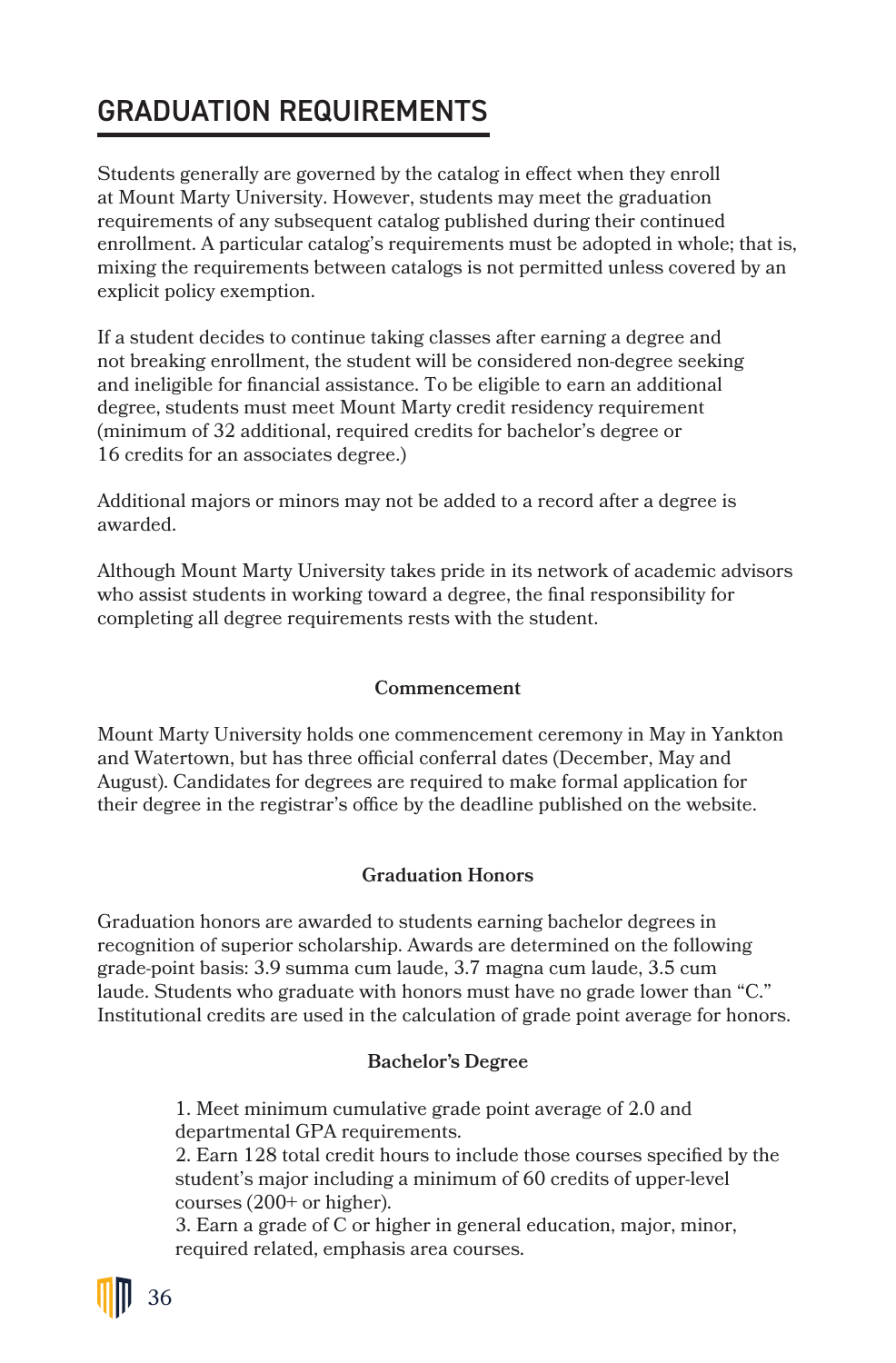4. Successfully complete departmental requirements for comprehensive exams.

5. Earn 32 of the final 40 required credit hours in residence at Mount Marty University.

6. Earn at least 16 credit hours in the major area in residence. 7. A cumulative GPA of 3.5 is required for graduation from the honors program.

8. Earn one half the credits required for a minor in residence (if applicable).

9. Successfully complete general education course requirements as outlined below.

10. Exceptions to these requirements must be approved by the department and the VPAA. Residence credit does not include credit received through portfolio assessment or by challenge examination. Credits earned through internships, student teaching, practicums or any other off-campus programs specifically designed by departments to fulfill requirements for graduation are counted as residence credits.

| 6 credits | Art, Music, Theatre or Modern Language (minimum of<br>two disciplines)                                                                                                                                                             |
|-----------|------------------------------------------------------------------------------------------------------------------------------------------------------------------------------------------------------------------------------------|
| 3 credits | ENG-103, Composition I: The Essay                                                                                                                                                                                                  |
| 3 credits | ENG-104, Composition II: Critical Writing                                                                                                                                                                                          |
| 3 credits | HIS-106, Ancient and Medieval World Cultures or<br>HIS-107, 16th to 18th Century World Cultures or<br>HIS-108, 19th to 20th Century World Cultures or<br>HIS-228, U.S. History & Government or<br>HIS-229, U.S. History Since 1877 |
| 3 credits | Literature Course                                                                                                                                                                                                                  |
| 3 credits | MTH-125, Elementary Applications in Mathematics (or higher)                                                                                                                                                                        |
| 4 credits | Natural Science Lab Course                                                                                                                                                                                                         |
| 1 credit  | PED-101, Life Long Wellness                                                                                                                                                                                                        |
| 3 credits | PSY-101, Introduction to Psychology or<br>PSY-165, Lifespan Development                                                                                                                                                            |
| 1 credit  | THL-125, The Wisdom of Benedict                                                                                                                                                                                                    |
| 3 credits | BLI-101, Benedictine Leadership I                                                                                                                                                                                                  |
| 3 credits | BLI-201, Benedictine Leadership II                                                                                                                                                                                                 |
| 1 credit  | BLI-401, Benedictine Leadership Capstone                                                                                                                                                                                           |

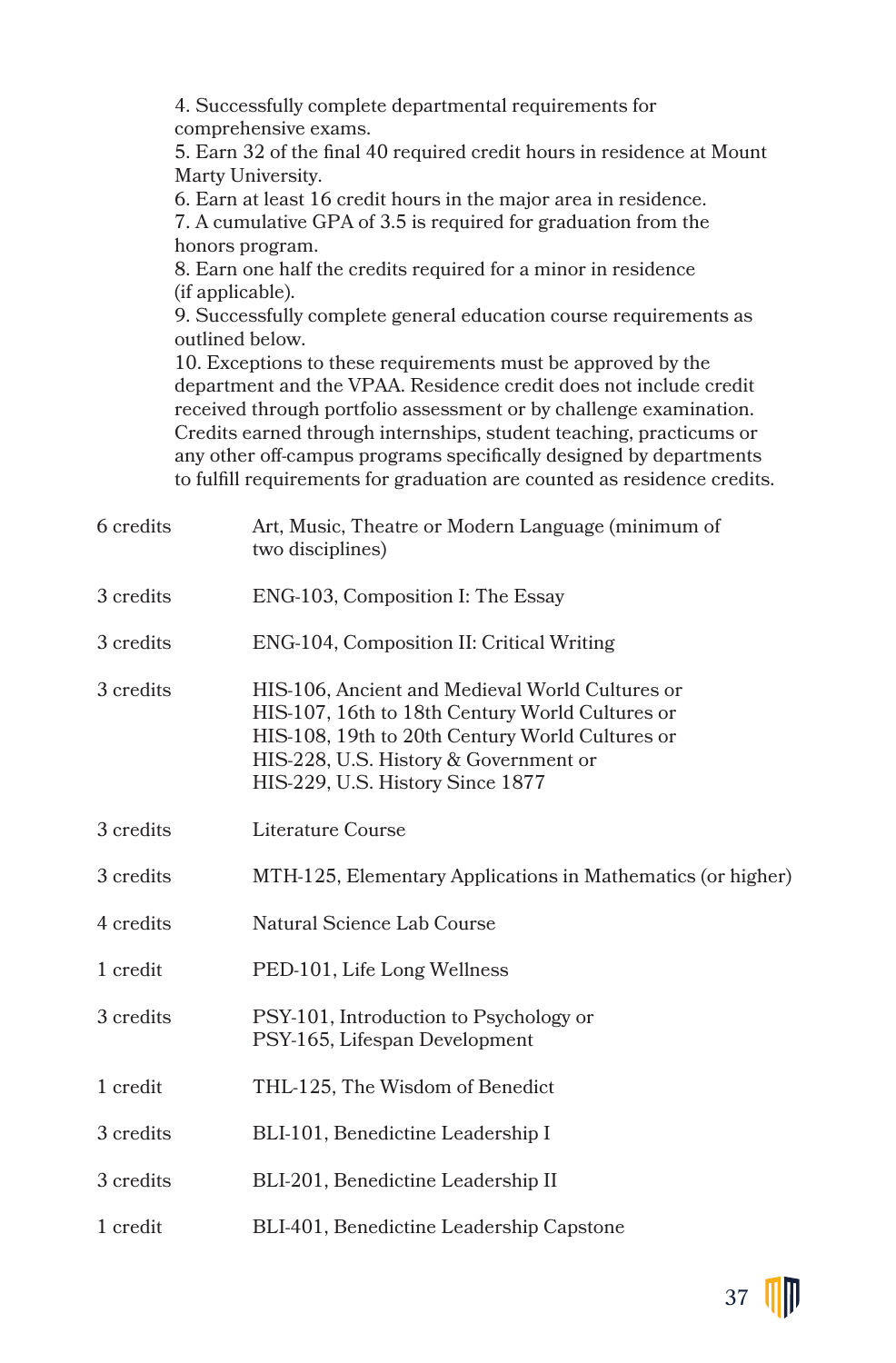| 3 credits | Philosophy/Theology Elective                                                                                               |
|-----------|----------------------------------------------------------------------------------------------------------------------------|
| 3 credits | SOC-100, Introduction to Sociology or<br>SOC-225, Foundations of Human Relations or<br>SOC/EDN-377, Human Relations Skills |
| 3 credits | STH-130, Speech Communications                                                                                             |
| 20 hours  | Service to the Human Community                                                                                             |

# **Associates Degree**

1. Meet minimum cumulative grade point average of 2.0 and departmental GPA requirements.

2. Earn 64 total credit hours to include those courses specified by the student's major.

3. Earn a grade of C or higher in general education, major, minor, required related courses.

4. Successfully complete departmental requirements for comprehensive exams.

5. Earn 16 of the final 20 required credit hours in residence at Mount Marty University.

6. Earn at least 8 credit hours in the major area in residence.

7. Earn one half the hours required for a minor in residence (if applicable).

8. Successfully complete general education course requirements as outlined below.

9. Other requirements may be specified by major department. 10. Exceptions to these requirements must be approved by the department involved and the VPAA. Residence credit does not include credit received through portfolio assessment or by challenge examination. Credits earned through internships, student teaching, practicums or any other off-campus programs specifically designed by departments to fulfill requirements for graduation are counted as residence credits.

| 6 credits              | Art, Literature, Music, Theatre or Modern Languages<br>(minimum of two disciplines)                                                                                                                                                |
|------------------------|------------------------------------------------------------------------------------------------------------------------------------------------------------------------------------------------------------------------------------|
| 3 credits              | ENG-103, Composition I: The Essay                                                                                                                                                                                                  |
| 3 credits              | ENG-104, Composition II: Critical Writing                                                                                                                                                                                          |
| 3 credits              | HIS-106, Ancient and Medieval World Cultures or<br>HIS-107, 16th to 18th Century World Cultures or<br>HIS-108, 19th to 20th Century World Cultures or<br>HIS-228, U.S. History & Government or<br>HIS-229, U.S. History Since 1877 |
| 3 credits<br>4 credits | MTH-125, Elementary Applications in Mathematics (or higher)<br>Natural Science Lab Course                                                                                                                                          |

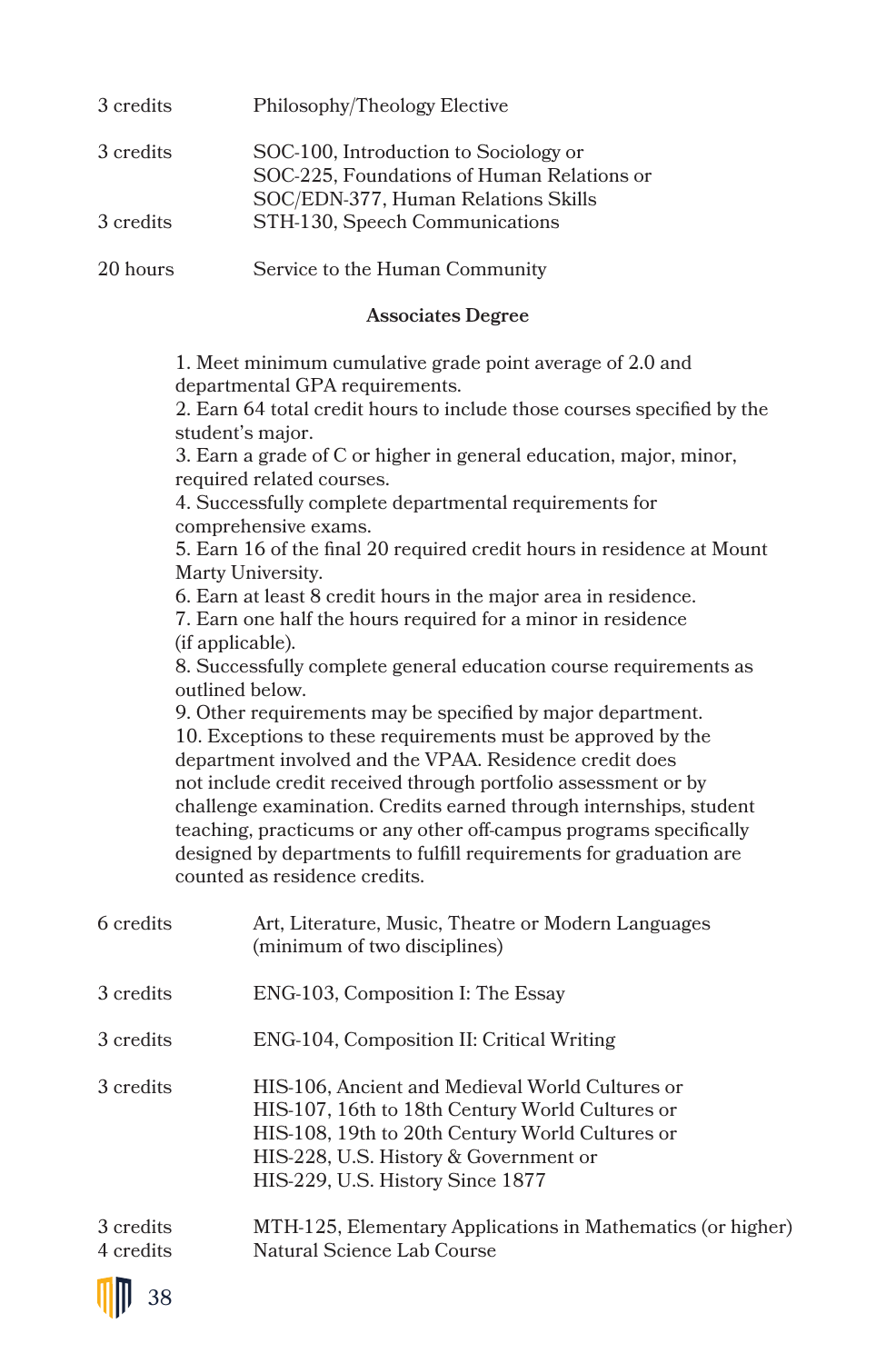| 1 credit  | PED-101, Life Long Wellness                                                                                                                                                                              |
|-----------|----------------------------------------------------------------------------------------------------------------------------------------------------------------------------------------------------------|
| 3 credits | PHL-126, Critical Thinking and Ethical Leadership or<br>THL-150, Introduction to Christianity                                                                                                            |
| 3 credits | PSY-101, Introduction to Psychology or<br>PSY-165, Lifespan Development or<br>SOC-100, Introduction to Sociology or<br>SOC-225, Foundations of Human Relations or<br>SOC/EDN-377, Human Relations Skills |
| 3 credits | STH-130, Speech Communications                                                                                                                                                                           |
| 20 hours  | Service to the Human Community                                                                                                                                                                           |

### **Certificate**

- 1. Earn a grade of C or higher in required courses.
- 2. Earn one half the credits required in residence.
- 3. See department requirements for other specific requirements.

#### **General Education Student Learning Outcomes**

Mount Marty University's general education curriculum is rooted in a Catholic and Benedictine understanding of God, Christ, creation and the human person. The curriculum expresses the university's commitment to a liberal arts education that provides all members of the community an opportunity to encounter truth, goodness and beauty. The study of the liberal arts fosters the personal growth that grounds community service, career flexibility, professional success and civic engagement. The university embodies the liberal arts tradition within a reflective, supportive and interdisciplinary environment. Students are encouraged to use a Benedictine lens through which to critically examine the meaning of their lives, analyze and synthesize a variety of types of knowledge, cultivate critical and creative communication skills and engage diverse perspectives.

#### **Living Benedictine**

Out of love for Christ and our neighbors, Mount Marty proposes to all members of the community a manner of life inspired by St. Benedict. All students are invited to encounter, participate in and cultivate lives characterized by prayer, commitment to a place and a community and hospitality. Such a life requires much of us. We invite all members to practice humility, stewardship, discipline and listening in the hopes that students can become people known for the pursuit of wisdom and charity throughout their lives.

General Education Outcome: While serving their community and developing leadership skills, students will demonstrate their ability to reflect on their purpose and meaning in a way that expresses Benedictine values. Foundational courses: BLI-101, BLI-201, BLI-401, THL-125, PHL/THL elective.